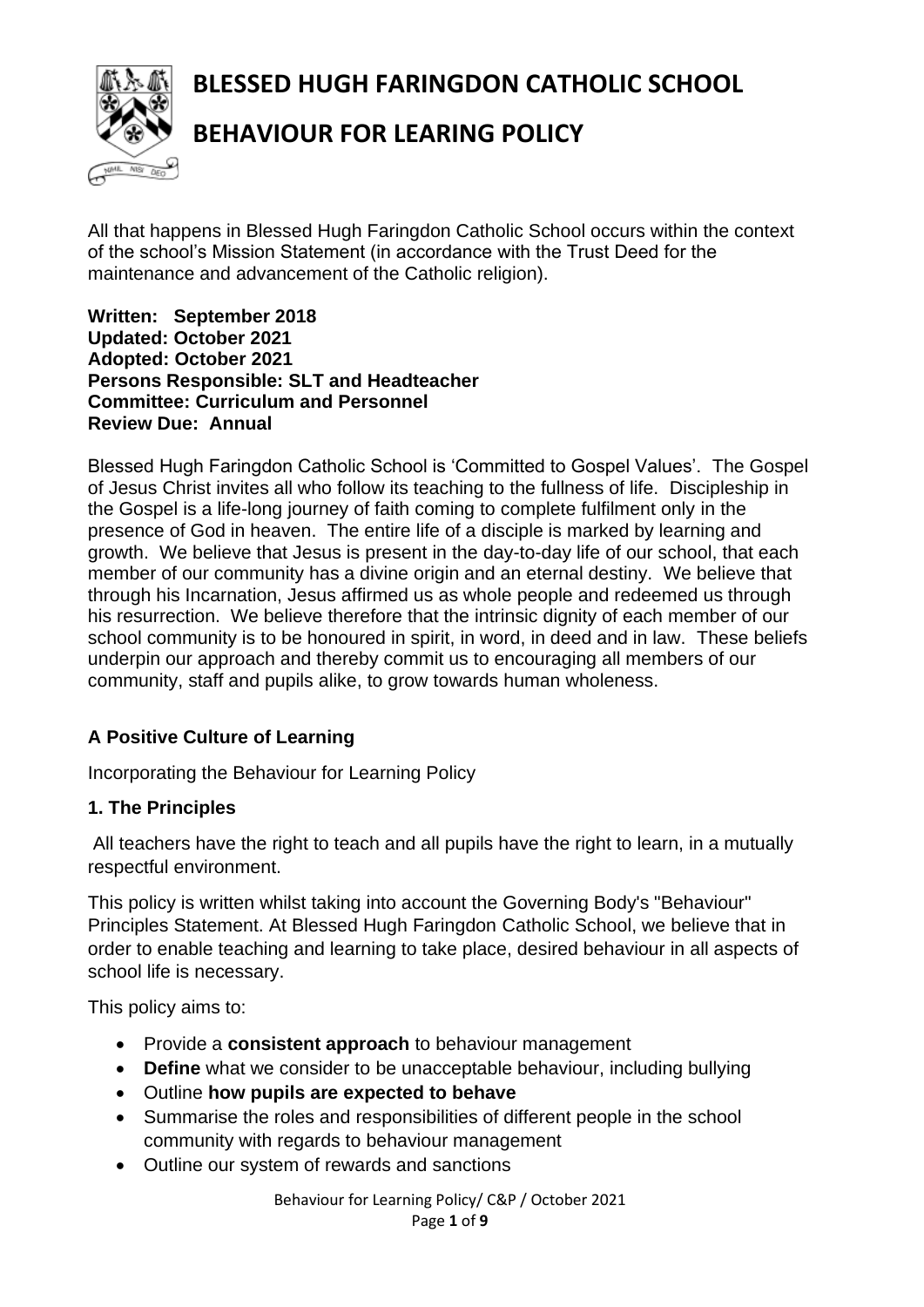It therefore seeks to create an inclusive, caring, learning environment in the school by:

- Promoting good and positive behaviour through the adherence to the Gospel Values and the BHF way.
- Promoting desired behaviour and discipline
- Promoting self-esteem, self-discipline, proper regard for authority with positive relationships based on mutual respect
- Ensuring equality and fairness of treatment for all
- Providing a safe environment; free from disruption, violence, bullying and any form of harassment
- Promoting a culture of praise and encouragement in which all pupils can achieve
- Promote a culture of aspiration
- Ensuring pupils' behaviour promotes courteous and positive conduct, in this Catholic Community and beyond
- Encouraging consistency of response to both positive and negative behaviour
- Promoting early intervention
- Encouraging a positive relationship with parents and carers to develop a shared approach which involves them in the implementation of the school's policy and associated procedures.

#### **2. Roles and Responsibilities**

The Governing Body has agreed, in consultation with the Head teacher to adopt the "Behaviour for Learning" policy for the promotion of desired behaviour and to keep it under review. It will ensure that this is communicated to pupils and parents, is nondiscriminatory and the expectations are clear. Governors will support the school in maintaining high standards of desired behaviour of pupils and staff.

The Assistant Headteacher, with responsibility for Behaviour and Attitudes, will be responsible for the implementation and day-to-day management of the policy and procedures.

Teachers, support staff and site staff will be responsible for ensuring that the policy and procedures are followed and consistently and fairly applied. Mutual support amongst all staff in the implementation of the behaviour for learning policy is essential. Staff have a key role in advising Senior Staff on the effectiveness of the policy and procedures. They also have responsibility, with the support of the Head teacher, for creating a high-quality learning environment, teaching positive behaviour for learning and implementing the agreed policy and procedures consistently.

Parents and carers will be expected, encouraged and supported to take responsibility for the behaviour of their children both inside and outside the school. The school will encourage parents/carers to work in partnership with the school to assist it in maintaining high standards of desired behaviour and will be actively encouraged to raise with the school any issues arising from the operation of the policy.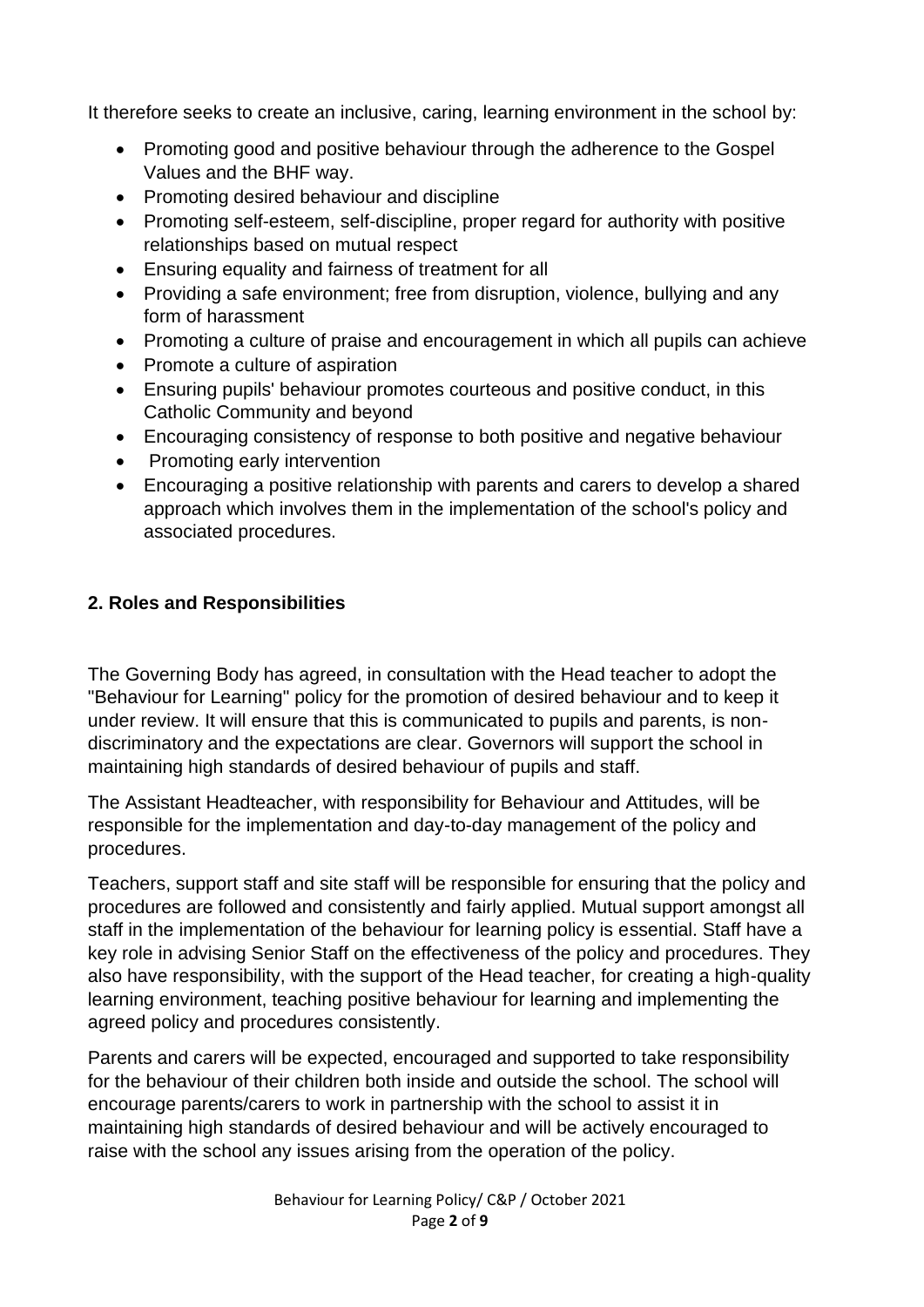Pupils are expected to take responsibility for their own behaviour and will be made fully aware of the school policy, procedure and expectations. Pupils will also be encouraged to take responsibility for their social and learning environment making it both safe and enjoyable by reporting all undesirable behaviour.

## **3. Expectations for Staff**

The development of a positive culture of learning is the responsibility of all staff in the school. All staff will be expected to show high levels of professionalism when managing pupils in the school and the following is expected of every teacher:

- Pupils must line up outside the classroom before a lesson
- Staff must greet the pupils and position themselves close to the doorway, checking uniform whist greeting the pupils
- At the end of the lesson, pupils must be dismissed formally with the teacher close to the doorway to supervise pupils leaving the classroom
- For sixth form pupils, staff should use their professional judgement
- At break time staff must ensure that pupils behave well
- At the end of break and lunchtime, all teaching staff are required to be outside their teaching room and supervising pupils making their way to lessons
- Staff are expected to arrive promptly for duties and model the behaviours expected of pupils, including maintaining a calm approach, especially in the manner of speaking to pupils.

Our approach focuses on positive attitudes embedded in Gospel Values and the BHF Way, which support learning. We will actively promote, celebrate and reward pupil achievement and acknowledge the unique gifts that every child has. There will be the promotion of a positive culture of learning and Gospel Values and the BHF Way through the following:

- Retreat programmes
- Positive teaching styles
- Charitable activities
- The curriculum Assemblies
- PSHE
- Clear and consistent expectations and rules with pupils, for classrooms, around the school and in the community.
- Leading by example
- Sharing and displaying expectations and rules prominently in the school
- Celebrating pupil achievement in the school and with pupils and parents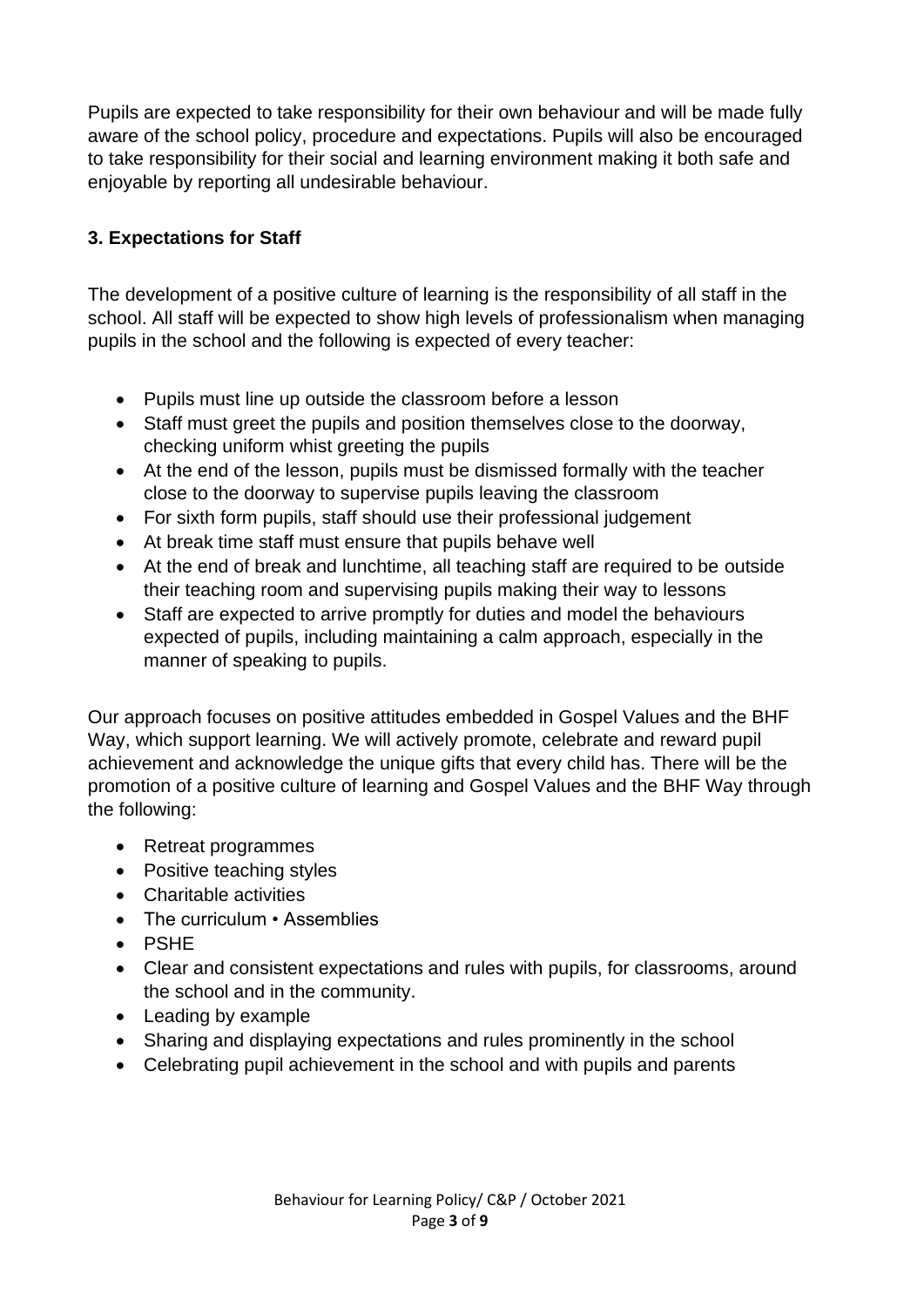A positive culture to learning needs to be at the heart of the school. A positive culture that promotes courtesy, cooperation and consideration for all members of the community and the wider community is the foundation of the school.

As a Catholic community, teachers need to consider the cause as well as the effect of poor behaviour. It is an expectation that as a Catholic community we will provide support, understanding and guidance for all pupils and their family.

#### **4. Expectations for Pupils**

Pupils are expected to:

- Comply with the rules of the school
- Honour the school's ethos of Gospel Values
- Follow positive examples
- Cooperate with all staff in the school
- Cooperate with each other
- Support the evident positive environment at the Blessed Hugh Faringdon Catholic School

#### **5. Inappropriate Items**

The general power to discipline (as described in the "Discipline in Schools - Teachers' Powers" Department for Education Feb 2014) enables a member of staff to confiscate, retain or dispose of a pupil's property as a punishment, so long as it is reasonable in the circumstances. The law protects them from liability for damage to, or loss of, any confiscated items provided they have acted lawfully. The legislation does not describe what must be done with the confiscated item and the school behaviour policy may set this out; and

Power to search without consent for "prohibited items" including:

- knives and weapons
- alcohol
- illegal drugs
- stolen items
- tobacco and cigarette papers
- fireworks
- pornographic images
- any article that has been or is likely to be used to commit an offence, cause personal injury or damage to property
- any item banned by the school rules which has been identified in the rules as an item which may be searched for

Legislation sets out what must be done with prohibited items found as a result of a search. Weapons and knives and extreme or child pornography must always be handed over to the police, otherwise it is for the teacher to decide if and when to return a confiscated item.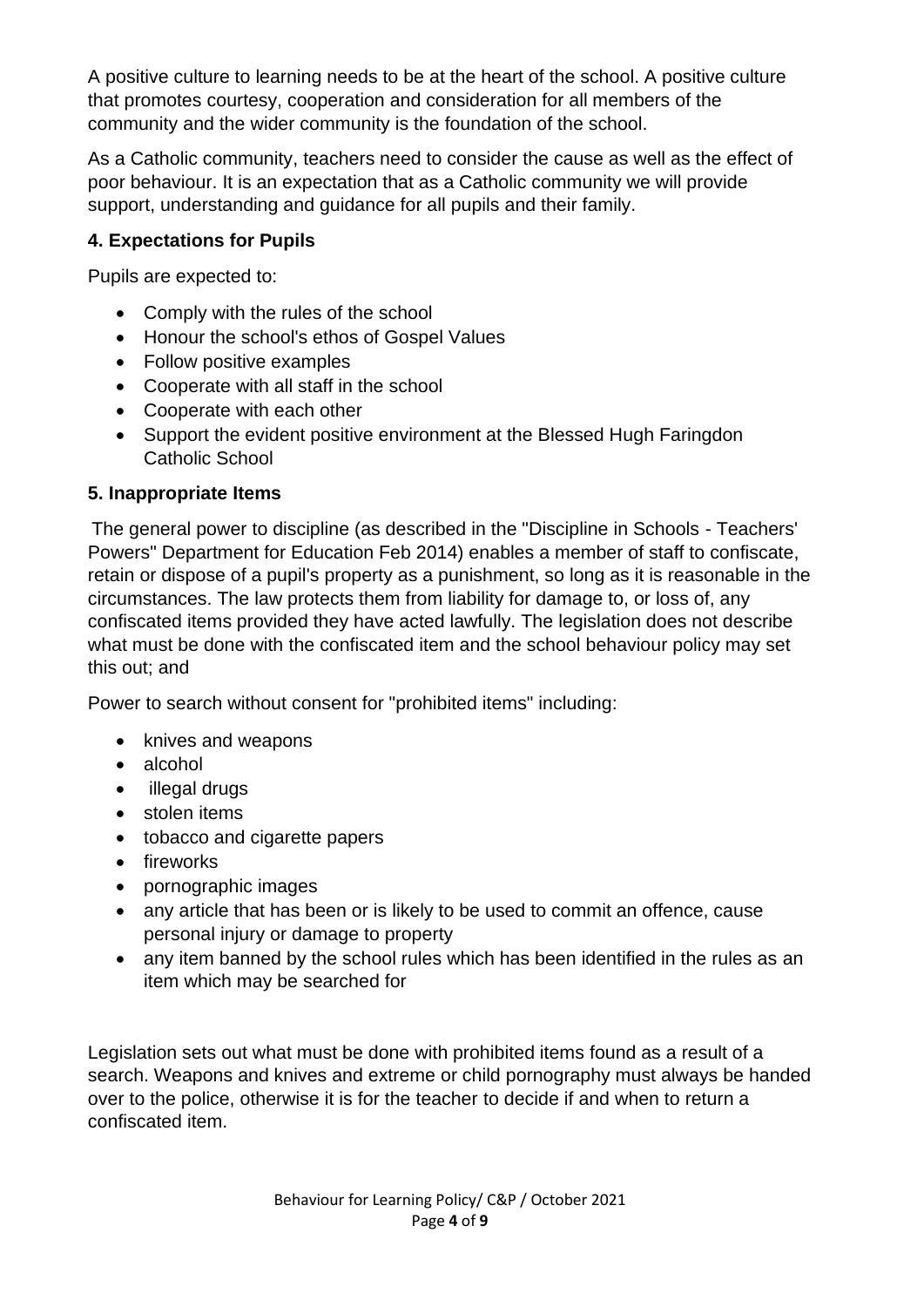#### **6. Power to use reasonable force**

Members of staff have the power to use reasonable force to prevent pupils committing an offence, injuring themselves or others, or damaging property, and to maintain good order and discipline in the classroom.

The Headteacher and authorised school staff may also use such force as is reasonable given the circumstances when conducting a search without consent for knives or weapons, alcohol, illegal drugs, stolen items, tobacco and cigarette papers, fireworks, pornographic images or articles that have been or could be used to commit an offence or cause harm.

Force cannot be used to search for these items which, though banned by the school, are not on the list of prohibited items [above].

The well-being of the child is paramount, and the school takes steps to ensure reasonable adjustments are made to avoid the need to use reasonable force on children with SEND, where possible.

## **7. School Gates**

Subject to the behaviour policy, teachers may discipline pupils for misbehaviour when the pupil is:

- taking part in any school-organised or school-related activity
- travelling to or from school
- wearing school uniform
- in some other way identifiable as a pupil at the school.

or misbehaviour at any time, whether or not the conditions above apply, that:

- could have repercussions for the orderly running of the school
- poses a threat to another pupil or member of the public
- could adversely affect the reputation of the school.

In all cases of misbehaviour, the teacher can only discipline the pupil on school premises or elsewhere when the pupil is under the lawful control of the staff member.

#### **8. Rewards**

Staff are encouraged to reward outstanding examples of good academic work or contribution to lessons and school life by issuing House Points and recording all examples of positive behaviour on SIMS. In addition to House Points being issued, departmental certificates are issued on a termly basis for both Progress and Effort in addition to Positive Postcards home. Other rewards include nominations for 'Headteacher's Student of the Week' and awards issued for the schools' Annual Rewards Evening.

#### **9. Sanctions**

The Behaviour for Learning policy is designed to support the classroom teacher in reducing inappropriate behaviours. To avoid sanctions having a negative impact on poor behaviour, the following principles must be remembered:

• Focus on the behaviour and not the pupil

Behaviour for Learning Policy/ C&P / October 2021 Page **5** of **9**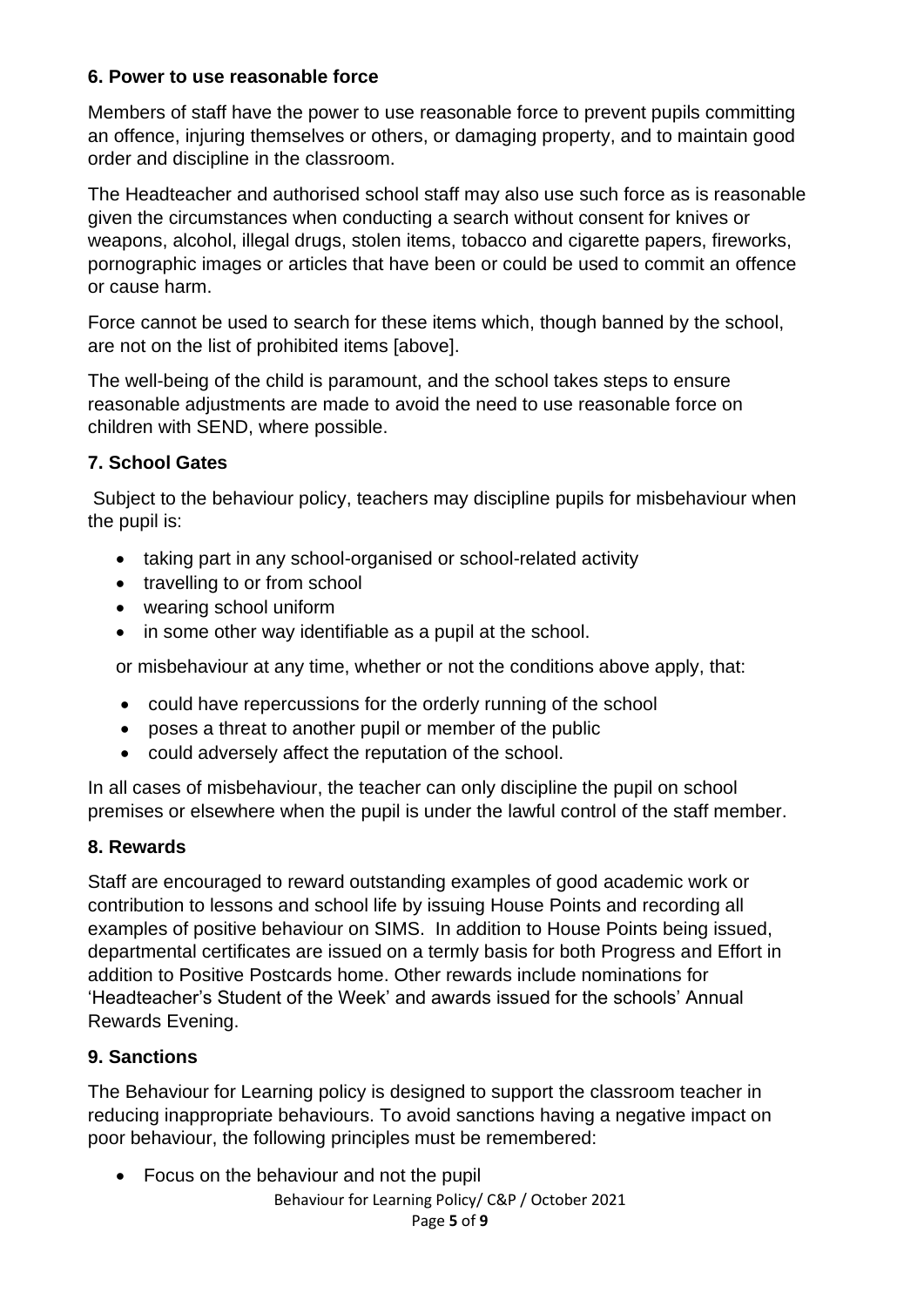- Always consider the dignity of student, by using private reprimands wherever possible and avoid public put downs
- Be consistent when implementing the Behaviour for Learning Policy
- Ensure that you apply the Behaviour for Learning Strategy:

It is important to make the pupil aware that once a sanction has been imposed that the incident is over and they can make a fresh start.

The initial responsibility for dealing with pupil behaviour will generally rest with the classroom teacher taking the lesson.

It is an expectation that classroom teachers resolve any discipline issue as they arise. Some circumstances of misbehaviour will make it necessary to be supported by more experienced colleagues within the department. In the first instance behaviour issues should be passed to the Subject Leader.

All incidents of poor behaviour need to be logged on SIMS. Year Leaders and senior management will regularly review the reporting mechanism and perform an analysis of the data on this.

The Behaviour for Learning Policy has six levels that includes:

- C1: First Verbal Warning
- C2: Final or second Verbal Warning
- C3: Detention given to the pupil by any adult in the school
- C4: Direct challenge to the authority of an adult working in the school
- C5: Fixed-term external exclusion C6: Permanent exclusion (headteacher only)

#### **10. Applying the Sanction System**

The school runs after-school detentions Monday - Thursday, with two-hour detentions held on Mondays only. Additionally, same day punctuality detentions are held each evening after school for 30 minutes.

The detentions are held in the school canteen. Each detention is managed by teaching staff, with the Key Stage 3 and 4 Pastoral and Achievement Co-ordinator managing the second hour. For pupils who fail to attend an initial one-hour behaviour detention, those sessions will be extended to a two-hour detention. During the detention, pupils will be permitted to complete homework or be given academic work to do.

Information on detentions are issued to pupils by the member of staff issuing the sanction, in the first instance. This is then reinforced by Tutors in morning registration and Period 6 teachers. A Group Call text message is sent to the Primary Parent/Guardian contact, where the detention is set for the next day. This does not preclude the school from holding same day punctuality detentions.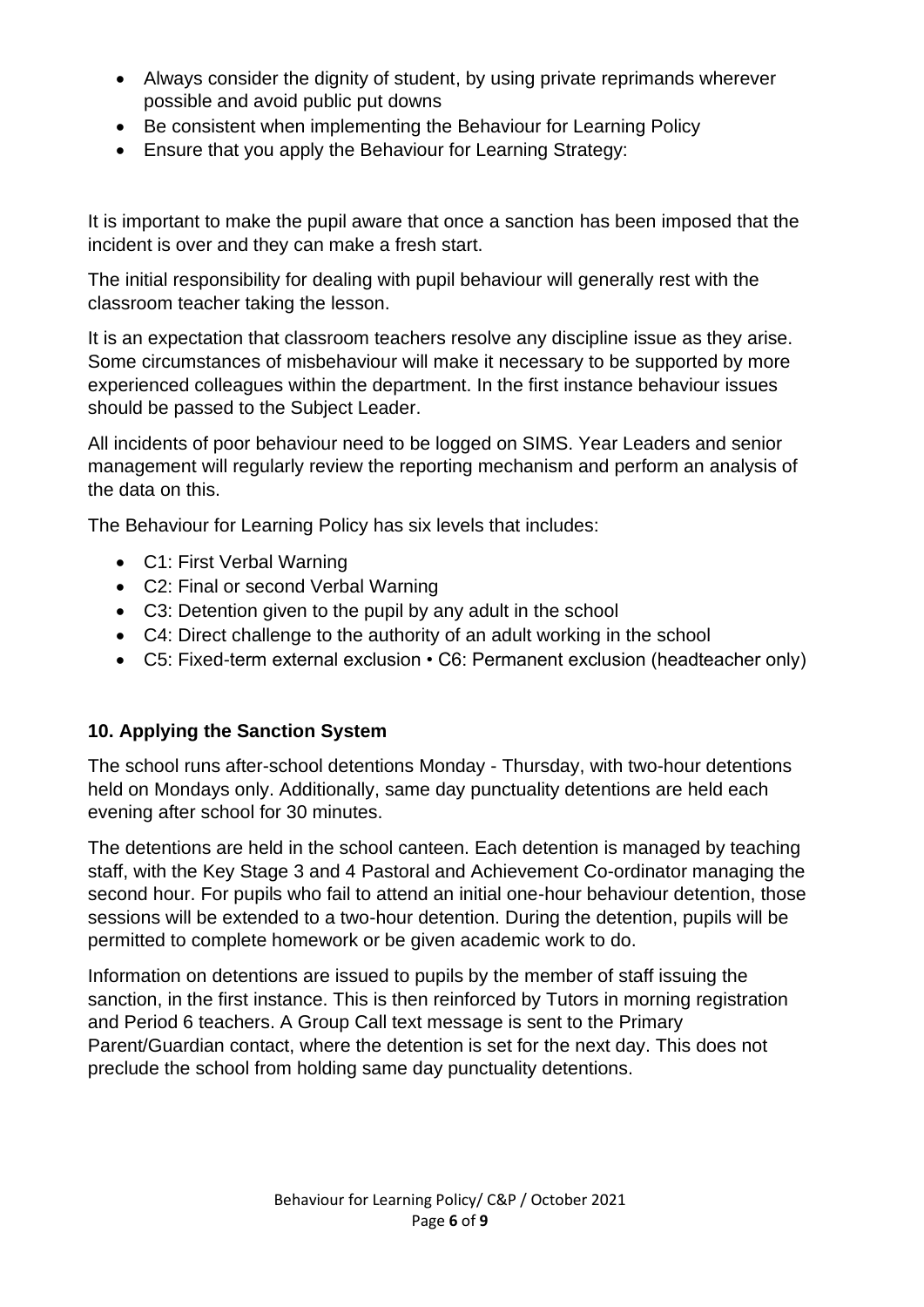All detention information is inputted by the issuing teacher on SIMS accurately, with appropriate detail. The detention is then set as close as possible to the original sanction.

Staff will be expected to ensure that uniform is correct and that all pupils sit in silence and are respectful during the duration of the detention. No pupil is permitted to leave the room without permission or communicate with other pupils during detention.

## **11. Behaviour for Learning Strategy in Practice**

#### **STAGE ONE Class Teacher -Immediate Intervention**

In the first instance the classroom teacher should deal with any pupil misbehaviour, employing a range of strategies and sanctions. There is no substitute for good teaching to inspire learners. It is expected that classroom teachers deal initially with minor incidents such as:

- Punctuality Equipment and organisation of work
- Removal of outside clothing
- Removal of earphones
- Talking in class
- Rudeness
- Care of the school environment
- Bad language
- Any other breach of school expectations as outlined in every room

Serious incidents may require referral to senior staff without the need for warnings. However, for normal behaviour management it is expected that all classroom teachers ensure that they issue Consequence 1 and 2 formal warnings to a pupil and clearly letting them know that they are not meeting expectations before finally issuing Consequence 3(C3) which is a whole school detention of 1 hour.

A C4 referral will be issued to students by members of staff in school for any direct challenge to the authority of any adult working in the school. A C4 referral is resolved by the KS3 or KS4 Pastoral and Achievement Co-ordinator in conjunction with the Year Leader and/or Senior Member of staff. A C4 will either result in a Focus Room sanction, a withdrawal from subject or a resolution, depending on the circumstances. All parents must be contacted regarding a C4 referral, within 24 hours of the referral being issued.

## **STAGE TWO Intervention**

If a pupil receives what is considered a high level of C3's and C4's then further support will be put in place for the child. This will include involvement of the KS3 or KS4 Pastoral and Achievement Co-ordinators, Year Leaders and/or the SENCO.

At this stage, a decision will be made to place the pupil onto a Pastoral Support

Programme (PSP). This is a twelve-week programme where the pupil will be monitored far more rigorously. It is expected at the end of this programme that the pupil has managed to move their behaviour forward. If they are successful, they will move on the

Behaviour for Learning Policy/ C&P / October 2021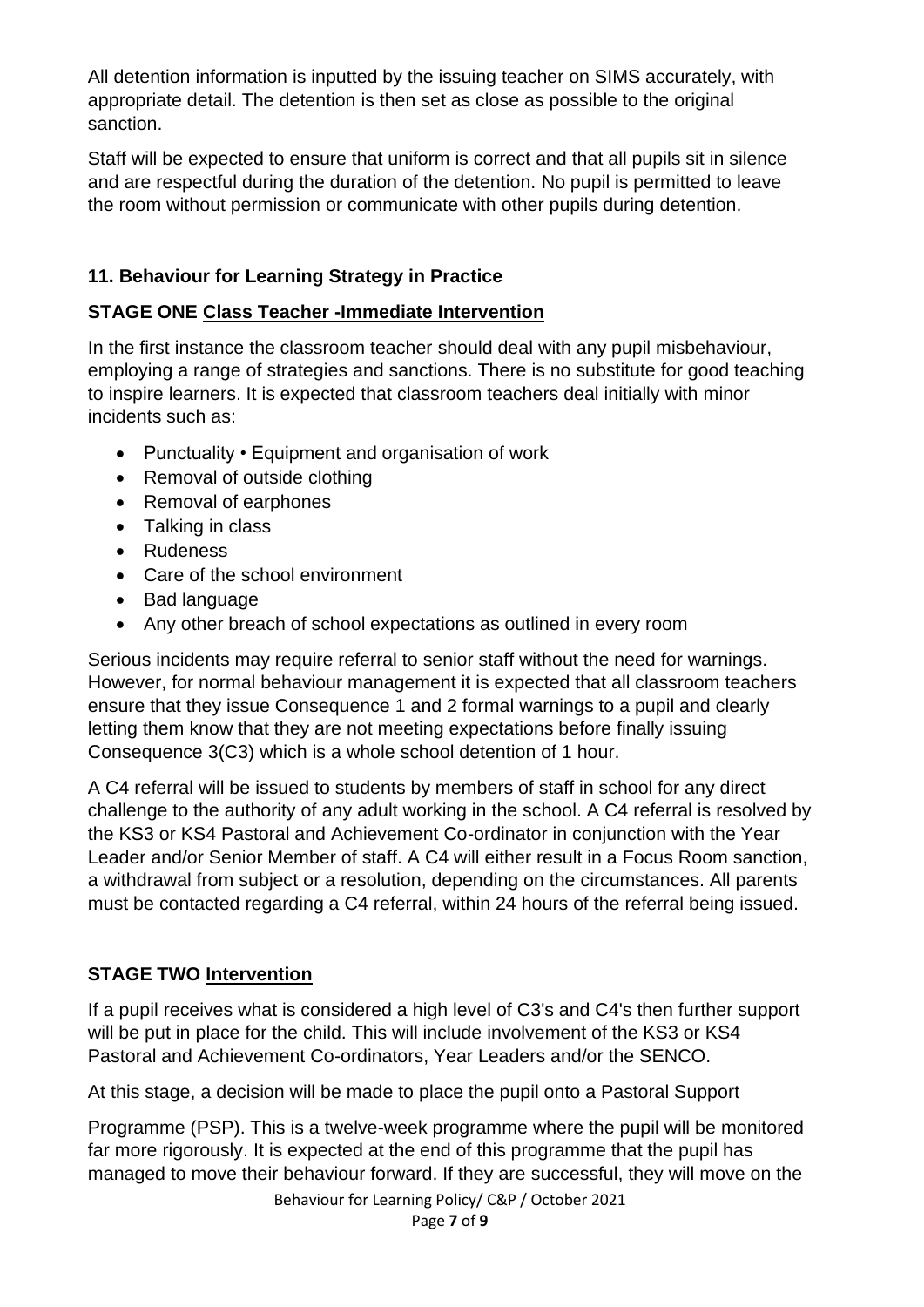next stage called "Moving Forward". This is monitored by the Year Leader to monitor that the pupil is continuing to meet the expectations of classroom teachers with behaviour and attitude to learning.

# **STAGE THREE - Final Intervention**

Members of the Senior Leadership Team will discuss instances of repeated instances of negative behaviour with the Head Teacher when all other stages have been exhausted with a concise and precise record of the concerns.

The intervention could come in the form of fixed term exclusion, referral to other outside agencies, an alternative curriculum or managed move to another school. An update of the pupil's behaviour record and a parental meeting will be included in the final stage. At this stage all pupils will be at risk of permanent exclusion. The Head Teacher will inform the Governing Body

## **12. Issuing External Exclusion**

A permanent exclusion may be imposed for:

- A single act of dangerous, violent, harmful or reckless behaviour including sexual harassment, abuse or violence.
- Violence, including sexual abuse or violence, especially where it seems the perpetrator has planned the violence, or has caused a significant injury, or has behaved in a recklessly dangerous way, or has ignored warnings to desist.
- Threats of violence, including threats of sexual violence, particularly those which are persistent, or which are intended to subvert the school's discipline policies by intimidation, harassment or which involve calling in a third party, or which are intended to cause fear and anxiety.
- Persistent expression of racist views, racist actions or other discriminatory behaviour
- Bringing drugs or other banned or toxic substances to school, using them on any school occasion, supplying them to other pupils or encouraging other pupils to use them.
- Bringing a weapon to school, or anything intended to be a weapon.
- Bringing fireworks to school, or any other potentially dangerous item [see footnote]

A list of banned and toxic substances cannot be exhaustive. It will include any substance whose supply or possession is unlawful. Banned substances therefore include all controlled drugs – Class A, B and C drugs – as defined by the Misuse of Drugs Act 1971. Pupils may not bring any alcoholic drink to school. They may not bring any substance whose misuse is harmful to others. Examples of this are: glues, propellants, cleaning fluids and bleaches, methylated spirits and solvents, prescription drugs [unless for their own use and with the consent of parents]; moodchanging plants such as 'magic mushrooms'. Pupils may not bring to school, or supply another pupil with any substance, which will affect mood or physical state. In all of these cases, it will aggravate the offence if a pupil induces another to use or ingest a substance without consent or understanding.

• Letting off the fire alarm [or issuing threats/alarms] without good cause, or other misuse of firefighting or safety equipment.